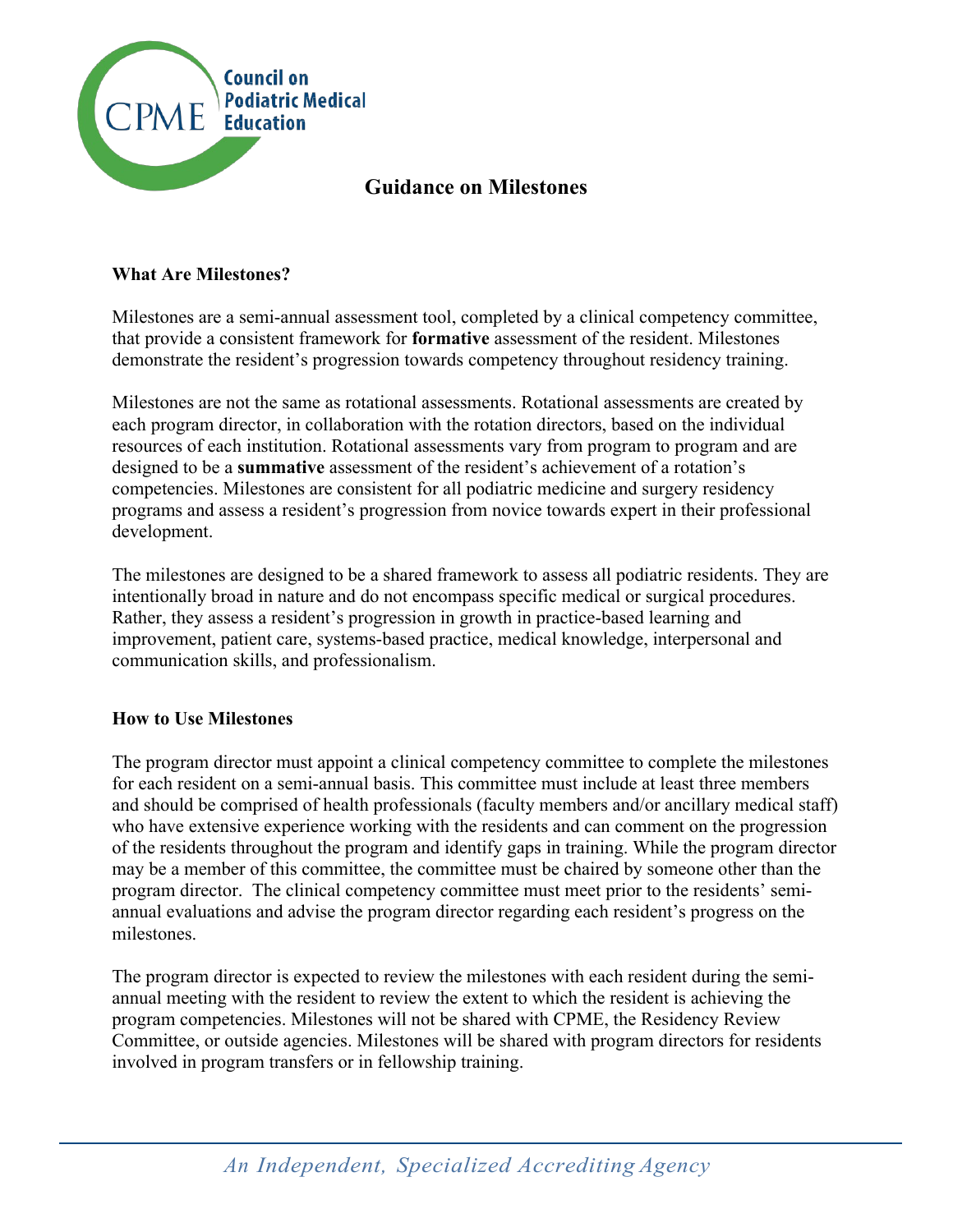## **Milestones and Rotation Assessments**

Milestones and rotation assessments both fall under requirement 7.2 in CPME 320, *Standards and Requirements for Approval of Podiatric Medicine and Surgery Residencies*, which states "The faculty and program director shall assess and validate, on an ongoing basis, the extent to which the resident has achieved the competencies."

| <b>Milestones</b>                                                                                                                                                                                       | <b>Rotation Assessments</b>                                                                                                                                       |
|---------------------------------------------------------------------------------------------------------------------------------------------------------------------------------------------------------|-------------------------------------------------------------------------------------------------------------------------------------------------------------------|
| part of requirement 7.2 b                                                                                                                                                                               | requirement 7.2 a                                                                                                                                                 |
| Semi-annual assessment tool for use by                                                                                                                                                                  | Completed by individual faculty when                                                                                                                              |
| committee                                                                                                                                                                                               | rotation is complete                                                                                                                                              |
| Formative assessments, assessing a resident's                                                                                                                                                           | Summative assessments, assessing a                                                                                                                                |
| progression from novice towards expert in                                                                                                                                                               | resident's knowledge and performance on an                                                                                                                        |
| their professional development                                                                                                                                                                          | individual rotation during the residency                                                                                                                          |
| Identical for each residency program                                                                                                                                                                    | Different for each residency program and<br>each rotation                                                                                                         |
| Broad in nature, focusing on practice-based<br>learning and improvement, patient care,<br>systems-based practice, medical knowledge,<br>interpersonal and communication skills, and<br>professionalism. | Specific for each rotation and residency<br>program, based on competencies set by the<br>program director and faculty depending on<br>the institution's resources |

# **What Kind of Training Material Will Be Provided to Programs?**

Once the milestones are approved by the Council on Podiatric Medical Education, the Council will create a **supplemental guide** to provide additional guidance and examples for each specific milestone. The guide will provide insight into what type of procedures or skills might expect to be observed and assessed at each level.

#### **What is The Timeline for Adoption and Implementation of the New Document?**

Upon approval of the revised CPME 320, *Standards and Requirements for Approval of Podiatric Medicine and Surgery Residencies*, the new document will have an implementation date of July 1 in the next training year. The Council will adopt an implementation plan for programs to transition to the standards and requirements in the new document. This implementation plan will allow the Council to extend a measure of leniency to the first residency programs that are evaluated utilizing the new documents. For on-site evaluations occurring during first two training years, the Council will require that the program document either compliance or evidence